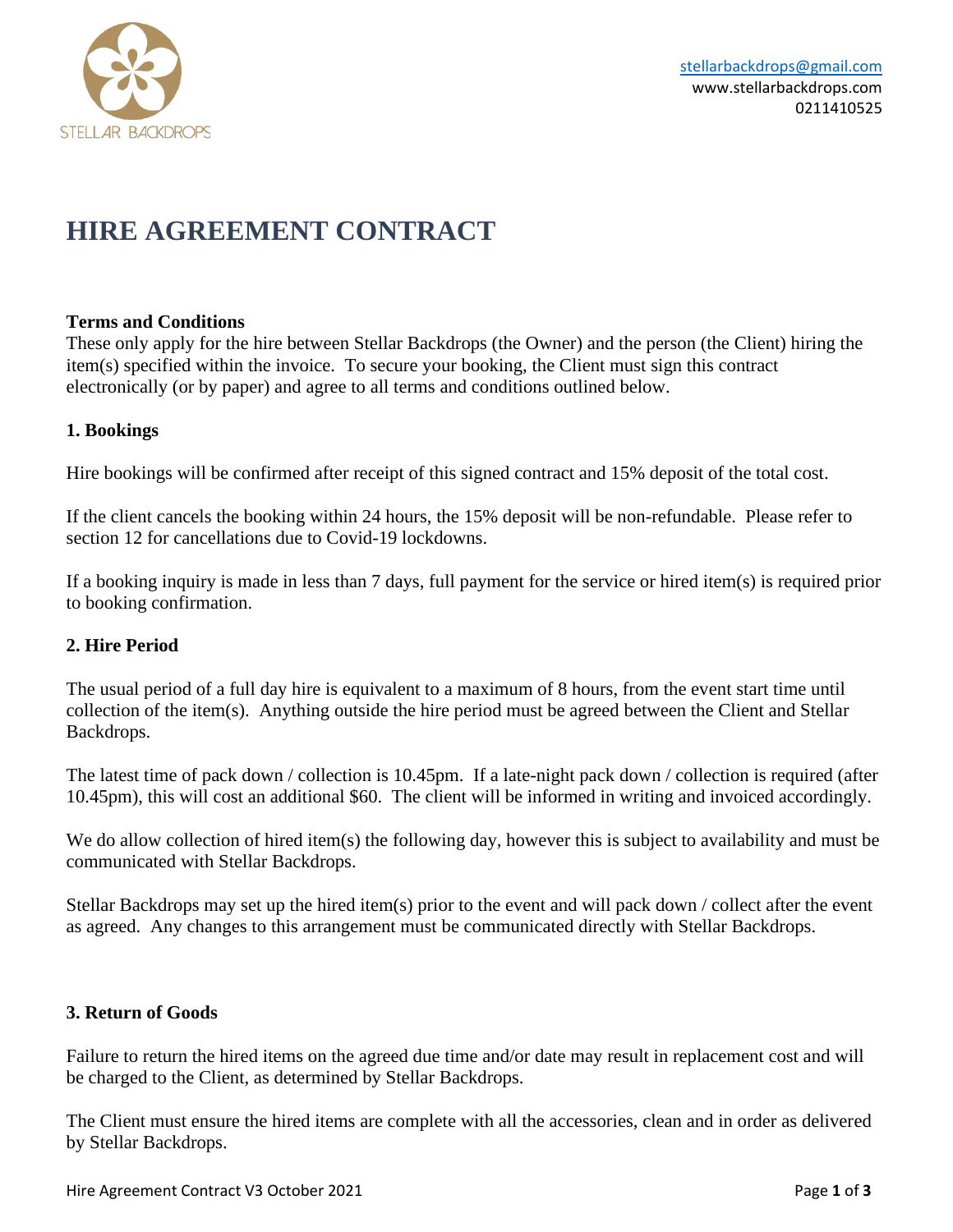

## **4. Damaged/Missing/Lost Items**

The Client accepts full responsibility for loss, theft or damage to the items from the time of delivery to return of the items post the event. The Client agrees to pay for the damages incurred to the item(s) which will be determined by Stellar Backdrops. An invoice will be issued accordingly.

### **5. Liabilities**

Stellar Backdrops undertakes no liability in respect of third party and similar risks of personal injury or consequential damage of any kind.

### **6. Proper Use**

The Client shall only use the items for the purpose and within the capacity limits for which it has been designed and will not attempt to alter, repair or modify the items. If any item is damaged or destroyed during the hire period, it must be nevertheless be communicated and returned to Stellar Backdrops.

If the Client considers any item to be faulty as supplied, Stellar Backdrops must be notified immediately so that alternative options may be considered.

### **7. Security**

We require security against the unlikely event of damages or unpaid accounts. Therefore, we require credit card details for hire items that we do not provide setup services and for items that are not returned within a day. Should this be the case, the Client will be required to complete our Card Authorisation Form.

The nominated Credit card may be used for the following reasons:

- To cover charges not paid in the manner detailed in this agreement
- When the items hired are kept beyond the Hire & Agreement period and outside the agreement between Stellar Backdrops and the client without any valid reason. The charge will be equivalent to the full value of the hired item(s) and will be charged on a week to week basis until the item(s) is returned.
- If items hired are damaged during the Hire & Agreement or the extension period.

The Client agrees that a bond fee may be required if the hired item(s) is collected and set up is not provided by Stellar Backdrops. The bond fee is refundable following return of the hired item(s) in the state as collected from Stellar Backdrops.

#### **8. Disputes**

Should a dispute arise relating to any of these terms and conditions, the hire or the use of any items, the parties agree to resolve the dispute between themselves. In the event of failure to come to some resolution by this means, the parties agree to settle the dispute by mediation with the assistance of a relevant industry body before commencing any litigation proceedings. If this fails, the parties agree to arbitrate in dispute in accordance with the Arbitration Act.